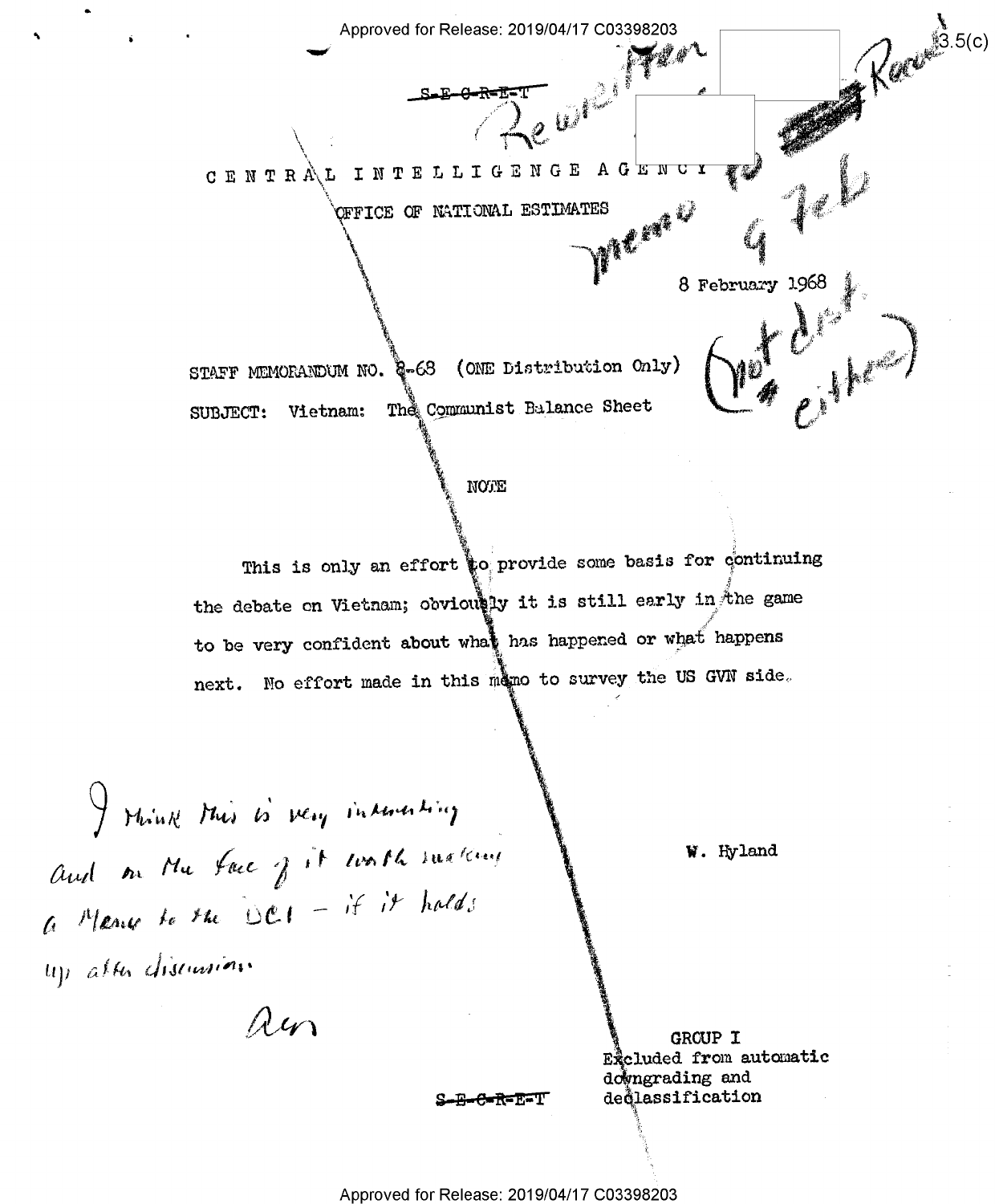## $-$ S $-$ E $=$ C $-$ R $-$ E $-$ T

 $\blacktriangledown$  in the state  $\blacktriangledown$ 

 $\sim$ 

# <sup>C</sup>E N T R A L I N T E L L I G E N C E A G E N <sup>C</sup> Y OFICE QF NATIONAL ESTIMATES

8 February 1968

STAFF MEMORANDUM NO. 8~68 (ONE Distribution Only) SUBJECT: Vietnam: The Communist Balance Sheet

l. As in every major military-political effort by the Communists in Vietnam, the present offensive serves several objectives. Some are fairly obvious, such as the psychological shock of a sudden and massive assault on areas hitherto believed secure. In this they succeeded. Beyond this more or less minimum achievement, however, Hanoi and the Viet Cong apparently had and may still have much more far-reaching military and political goals, general uprising and the establishment of a new "coalition regime".

2. In general, what we have been witnessing since last September is a shift from the protracted war theory to what the Communist now call an "all-out attack". This does not mean that the fighting has to be over soon; the Communists have by

> GROUP I Excluded from automatic downgrading and S-E-C-R-E-T' declassification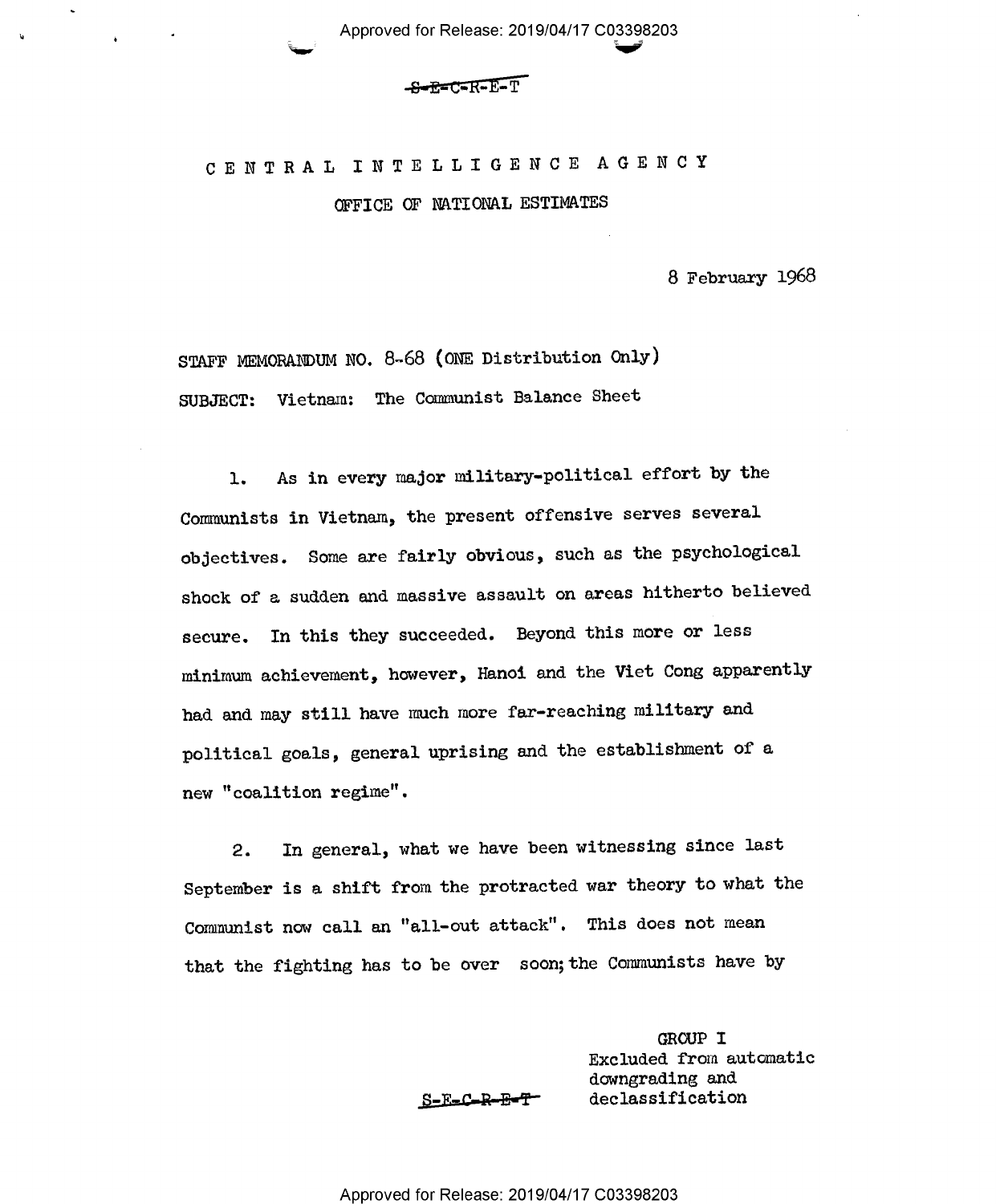S-E=C-R-E=T

 $\overline{\phantom{a}}$  here is no interesting to the  $\overline{\phantom{a}}$ 

no means exhausted their military capabilities for continuing the conflict. But they have gambled a good deal on the present offensive, an effort which bears considerable resemblance to General Giap's final campaign against the French in the winter and spring of 1953-5k.

### Background

3. The concept of the present military and political effort was apparently worked out by the summer of last year, and embodied in a high level decision in Hanoi. The essence of this decision was subsequently conveyed to the troops in quite general terms, under the rubric of a "General Offensive and General Uprising." Heavy indoctrination courses were held throughout South Vietnam in October, November and December. The general tenor of the new political line is reflected in the following notes of a briefing on the party decision:

The Central (Executive Comittee) of the Lao Dong Party came to the conclusion that the time is ripe to directly stage the revolution. The opportunity for the General Offensive and the General Uprising has presented itself. The Central...and Uncle (Ho) order the SVN Party Headquarters and the entire army and the entire people of SVN to carry out the General Offensive and General Uprising in order to gain a decisive victory for the revolution during the 1968 Winter-Spring-Sumer phase...Strong violent attacks must be launched with the people rising up like a

- 2 -

-s-e=c=a=E:T'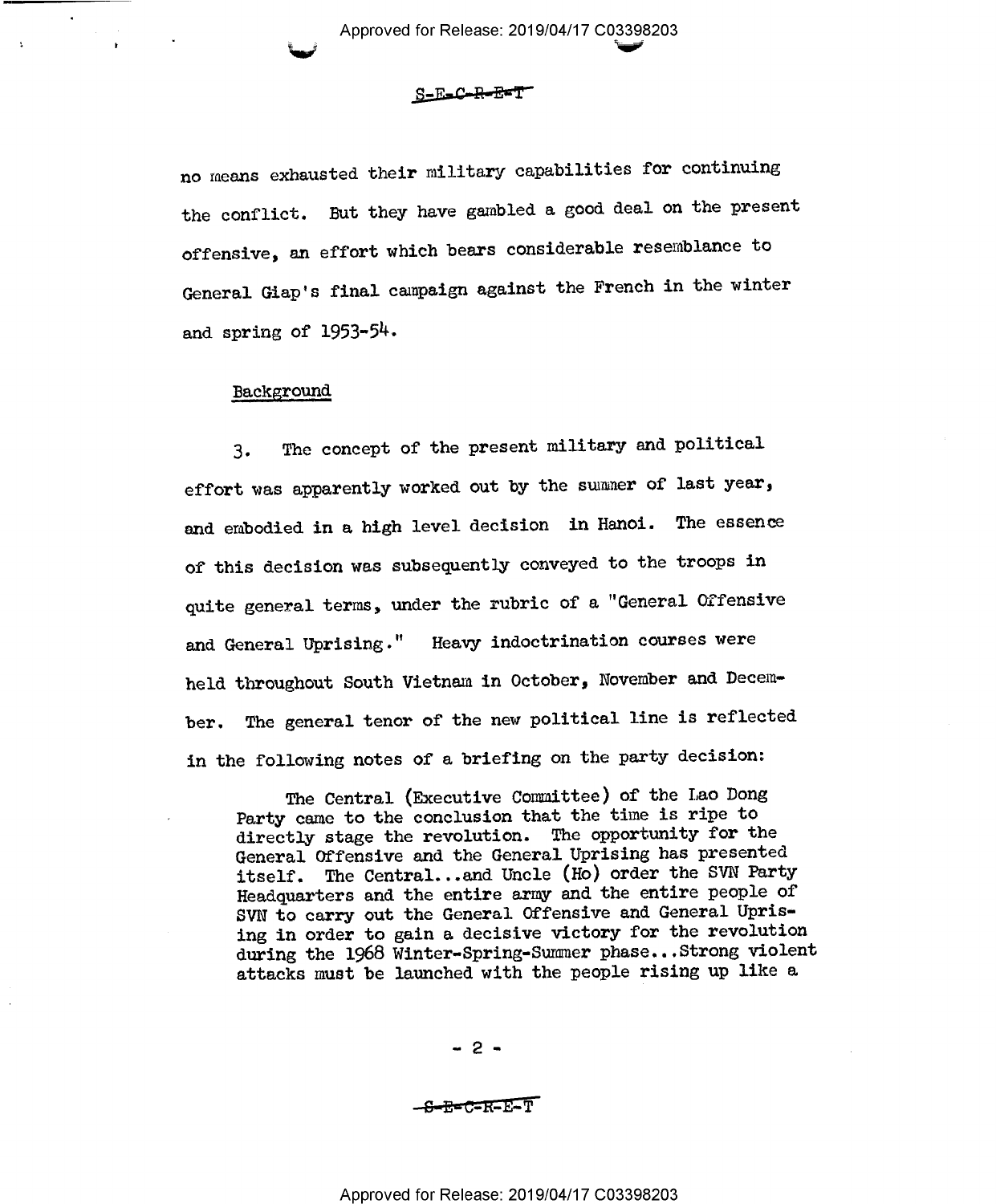### .S-E-C-R-E-T

surging wave that carries away everything in its wake. Then, we will establish our administrative control...Our troops will get ready for movement to the lowlands in order to march forward towards liberating the cities. We must use each regiment and division to take over the liberated areas on a continuous basis. Propaganda must be conducted far and wide.

4. Other documents indicated the broad scope of the new offensive and the shift in tactics. One cadre, for example was told that the three phase concept of the first Indochina war was now to give way to the doctrine of "all out attacks". Another document noted the "urgent requirement" to mobilize manpower and resources so as to obtain an "extraordinary victory" in a relatively short period of time. Finally, some documents indicated the formation in the provinces of "suicide units" .

5. Another aspect of this new line was the increased emphasis on a "coalition" government. While the blueprints for such a new regime were intentionally blurred, it was nevertheless held out as a near term objective which would be achieved within the context of the General Offensive.

 $-3 -$ 

 $S = E - G - R = E - T$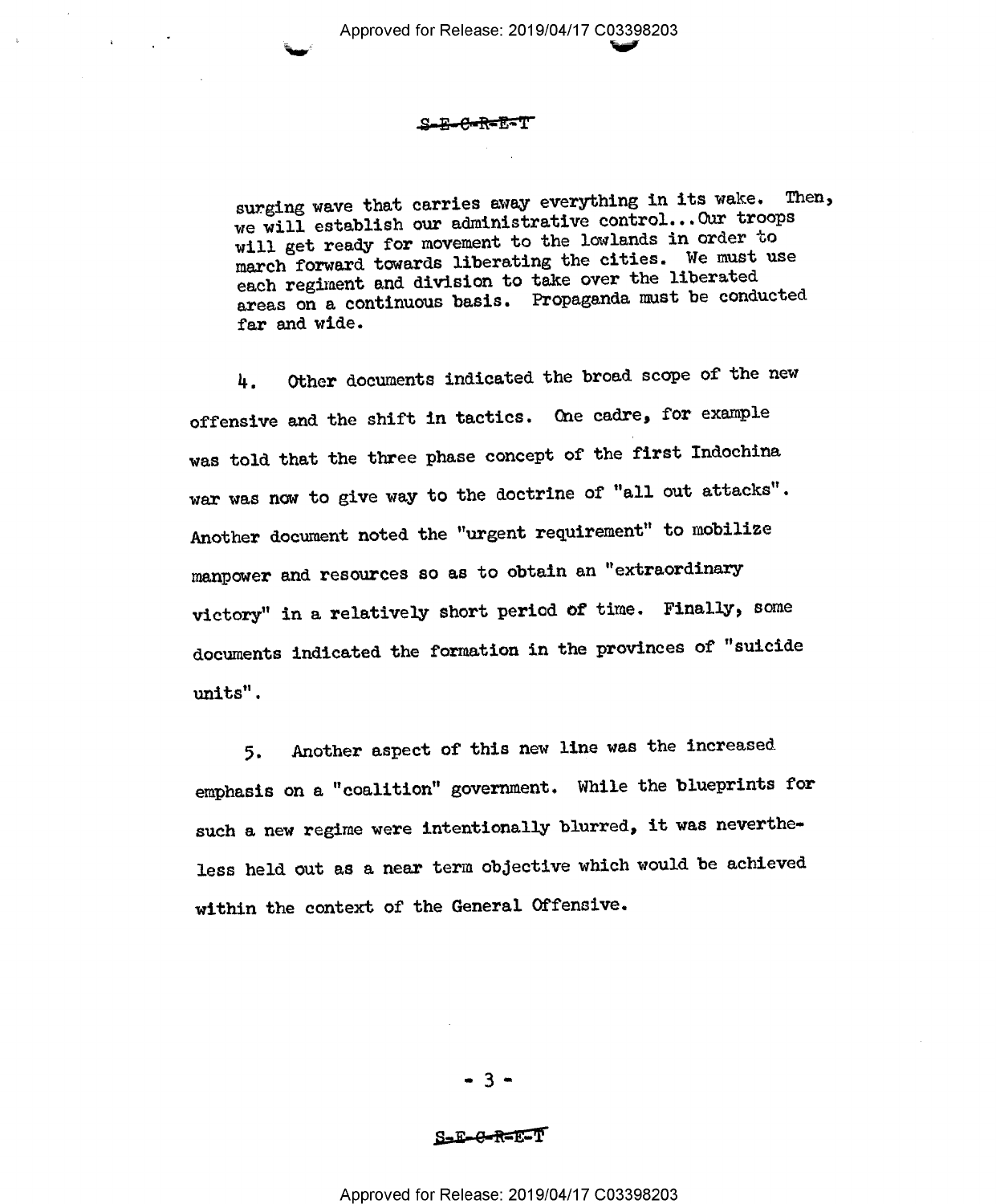$E - E = F - F$ 

 $\blacktriangleright$  is the set of  $\blacktriangleright$ 

6. By mid-December the Communists began to make careful plans for the attacks which were to take advantage of the beginning of Tet. They announced a proposed seven day Tet truce (and one can imagine what might have happened if this had been accepted by the GVN and US). Actually, at that very time, special training had begun for the attacks. Some more NVA replacements were scattered throughout some VC units; village guerrillas and raw recruits were impressed into Main and Local force units, and clandestine cadres and units began briefings and planning for the wave of attacks against cities and towns, and the formation of the new "Peace Fronts". A document just captured, but dated 16 January, mentioned "Emergency Directive No l". Just prior to the attacks an order of the day by the SVN Idberation Army was apparently read to all the troops and cadres. It asserted that:

"This will be the greatest battle ever fought throughout the history of our country...it will decide the fate and survival of our fatherland."

7. The VC rank and file were further motivated by three general promises. They were told that major reinforcements would arrive within the first day of the attacks, so that the troops were to hold for as long as possible until help arrived (in

 $-4 -$ 

S-E-C-R-E-T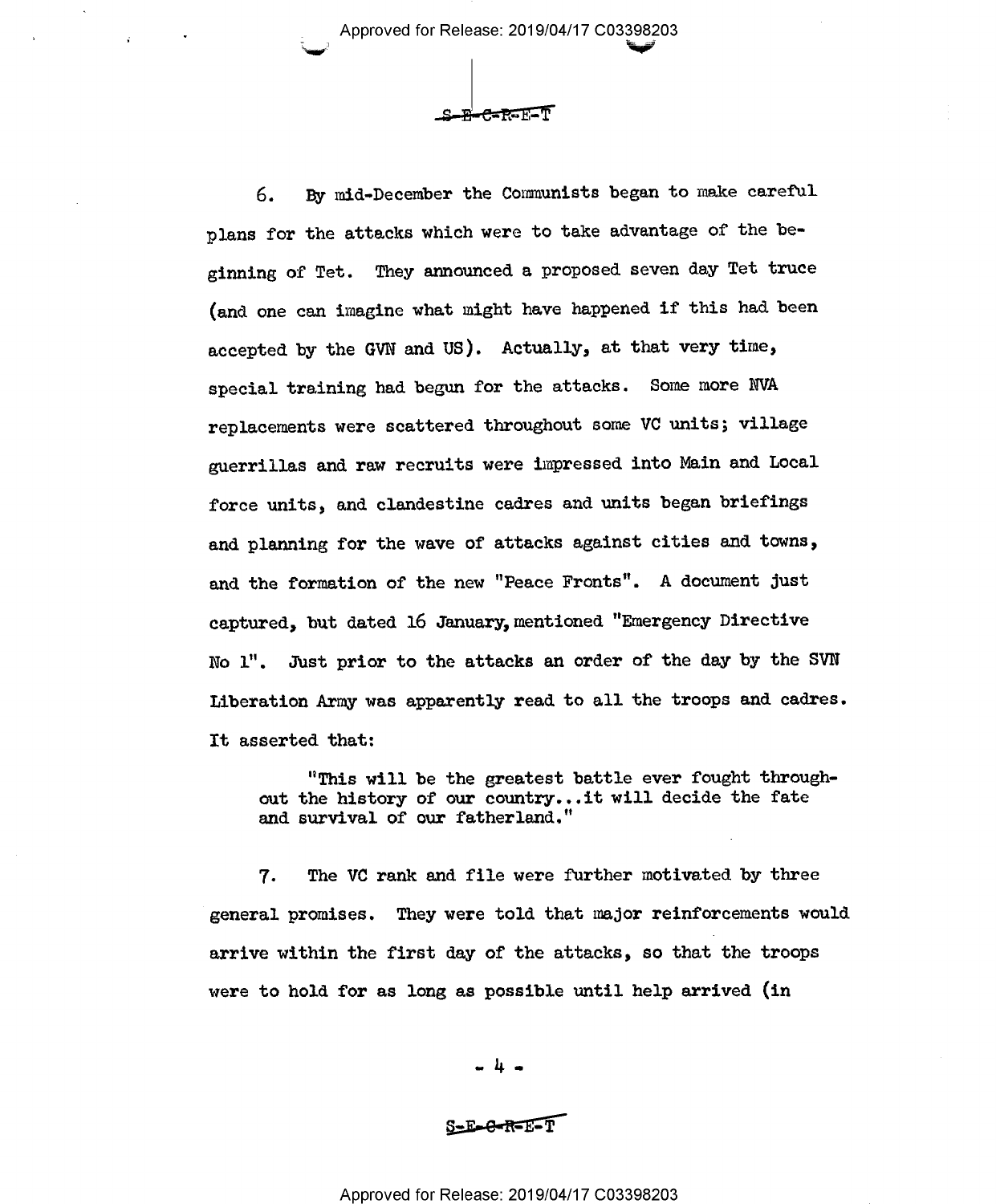#### .S<del>-E-C-R-E</del>-T

some cases this was true but definitely not so in other areas). Secondly, the troops were led to believe that the populace would rally to the Viet Cong. And, finally, many cadres and soldiers were told, or chose to believe that a new government would be quickly established and peace negotiations would soon follow.

8. The Attack. The offensive against the province capitals and district towns was apparently to be launched all over the country in the early morning of 30 January. As <sup>a</sup> country wide operation the attacks were fairly well coordinated But in their execution, there seems to have been a breakdown in many areas. The total picture as it now emerges is a rather bizarre kaleidoscope. Many obvious targets were not struck the first day, particularly in the delta. Some cities escaped altogether or for several days, when all element of surprise had been lost (Tay Ninh). Other attacks were little more than probes or harassments, while others developed into major engagements .

9. The general plan called for two stages and perhaps a third. First, the local city units, sappers and political cadres were to seize key objectives such as radio stations, police headquarters, province chiefs, US compounds and so forth.<br> $=$  5  $=$ 

S=E-G-R=E=T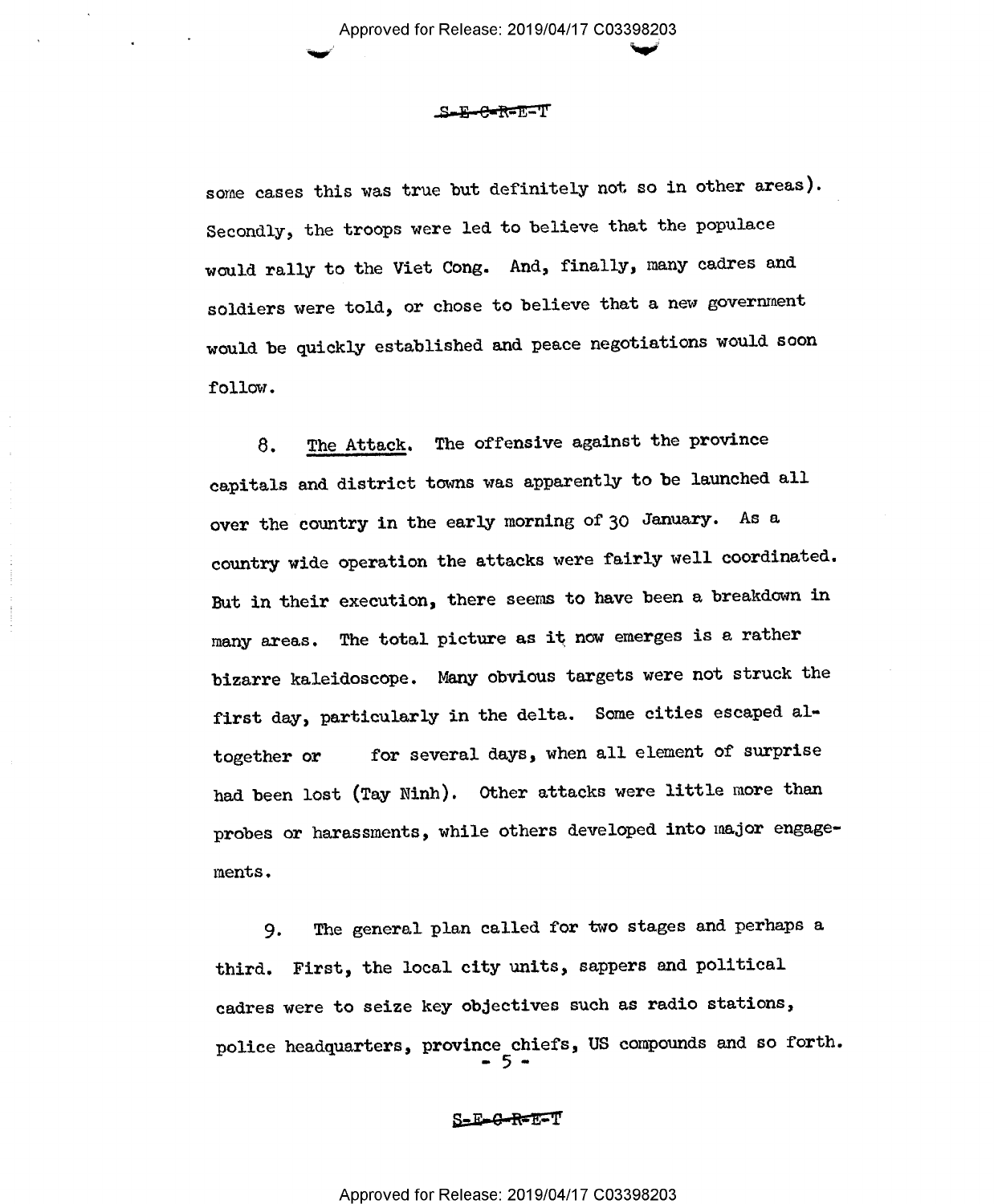$\smile$  the state  $\smile$ 

# S-E-€'R=E=T

This was to be exploited psychologically by broadcasts and proselytizing teams announcing that the VC had actually assumed power throughout the province and country. This initial effort was supposed to be followed up by actual infrantry assaults. In some areas this second attack never materialized, or quickly bogged down. For example, several prisoners from a VC company attacking Saigon have said that their units were stalled on the outskirts before reaching their objectives. In some areas, such as Nha Trang no reinforcements were ever intended. A high level political cadre there nevertheless believed that though their local efforts might fail the country - wide attack would succeed.

10. There may have been plans for a third phase, which has not begun and may never begin. In this phase the larger NVA units still in reserve would be committed, especially in areas where there was a promising situation. In Hue the initial attack was by the VC city unit and a VC Battalion; they were to fight for seven days, and of reinforced for 15 days. Some of the units for a second attack are still in place and could attact, in some areas, particularly in I Corps. Their failure to do so yet could mean that this was only a contingency plan. However, in some cities there have been two general attacks (Hoi An,

-5-

§\_-j'=.C-R-EFT'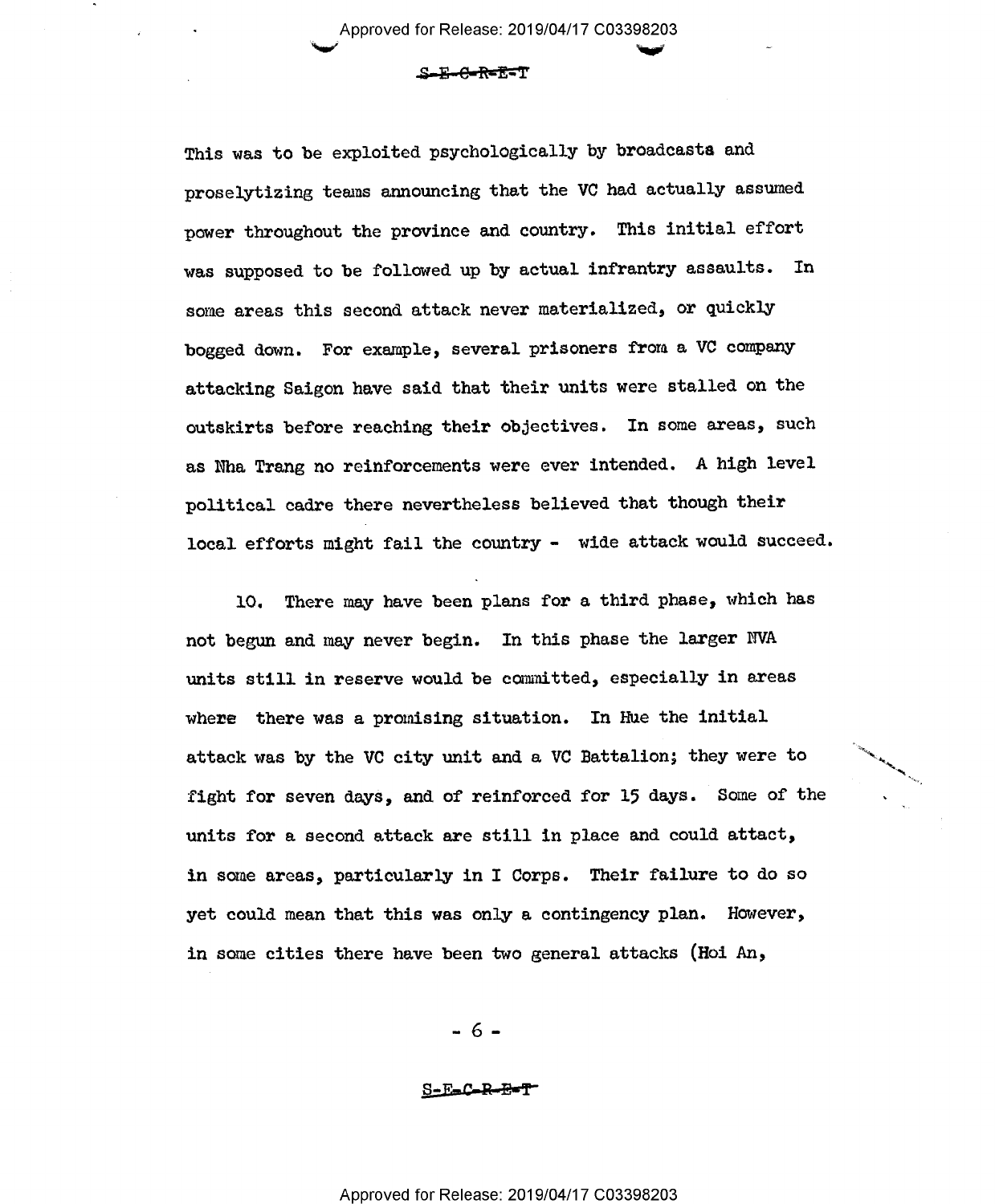$S-E-C-R-E=T$ 

Can Tho), though the second wave seems to have been a weak one. The decision facing General Giap in whether to commit good troops to retrieve an unpromising situation. He may have no choice.

ll. The fgprising". As a purely military effort to seize and hold, the Communist have failed thus far. In part at least, their failure was because of the total lack of popular support. While it is difficult to know just how much support they expected, they must have counted on some in many areas. Initial propaganda exploitation heavily emphasized the idea of a "general uprising". The premature announcement of new "Peace Fronts" also fits in a patern of fomenting a popular seizure of power. Finally, the rather meager military effort in some cities suggest that the only hope in those areas was for the people to rally to the VC banner.

12. This failure is probably the single most impressive fact of the last few days. Given the excellent political cadre system developed over decades, one would think that political agitation and exploitation would be one of the Communists' strongest instruments. In practice it proved the weakest.

> \_ 7 -

 $S-E-C-PF$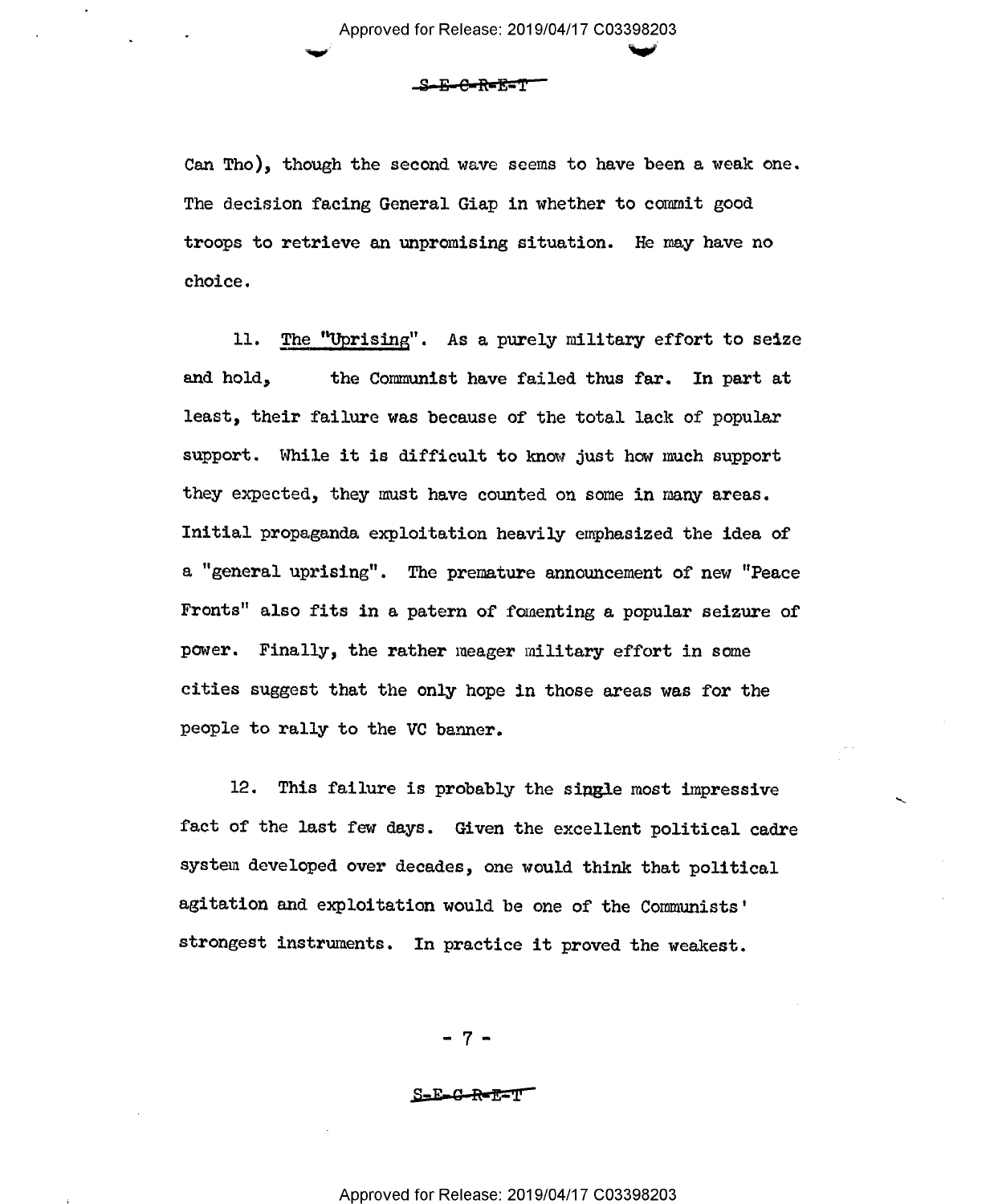## S-E-C-R-B-T

And in the process the Communist have sacrificed theirclandestine apparatus throughout most of the country. This cannot be quickly replaced, nor can the sapper and special action units that bore the brunt of the initial attacks. This aspect may prove more costly than the thousands of foot soldiers who have been killed in the last week.

### The Countryside

13. The effect outside the cities is less clear. Strangely enough the pacification program apparently was not a major target of military attacks, perhaps because the only units not engaged were the guerillas. Nevertheless, in the process of assaulting the cities the Communists may have achieved significant damage to the revolutionary development program. Many cadre teams were forced to pull out of their areas once the protecting forces were withdrawn to the cities. In other areas, previously secured hamlets were invaded by propaganda and foraging teams. And of course there were outright attacks and assassinations. Thus, there may be more significant damage in the countryside than in the cities. If so, it will be a major blow to the US and the GVN.

 $-8-$ 

.s-s-e=R=ET'f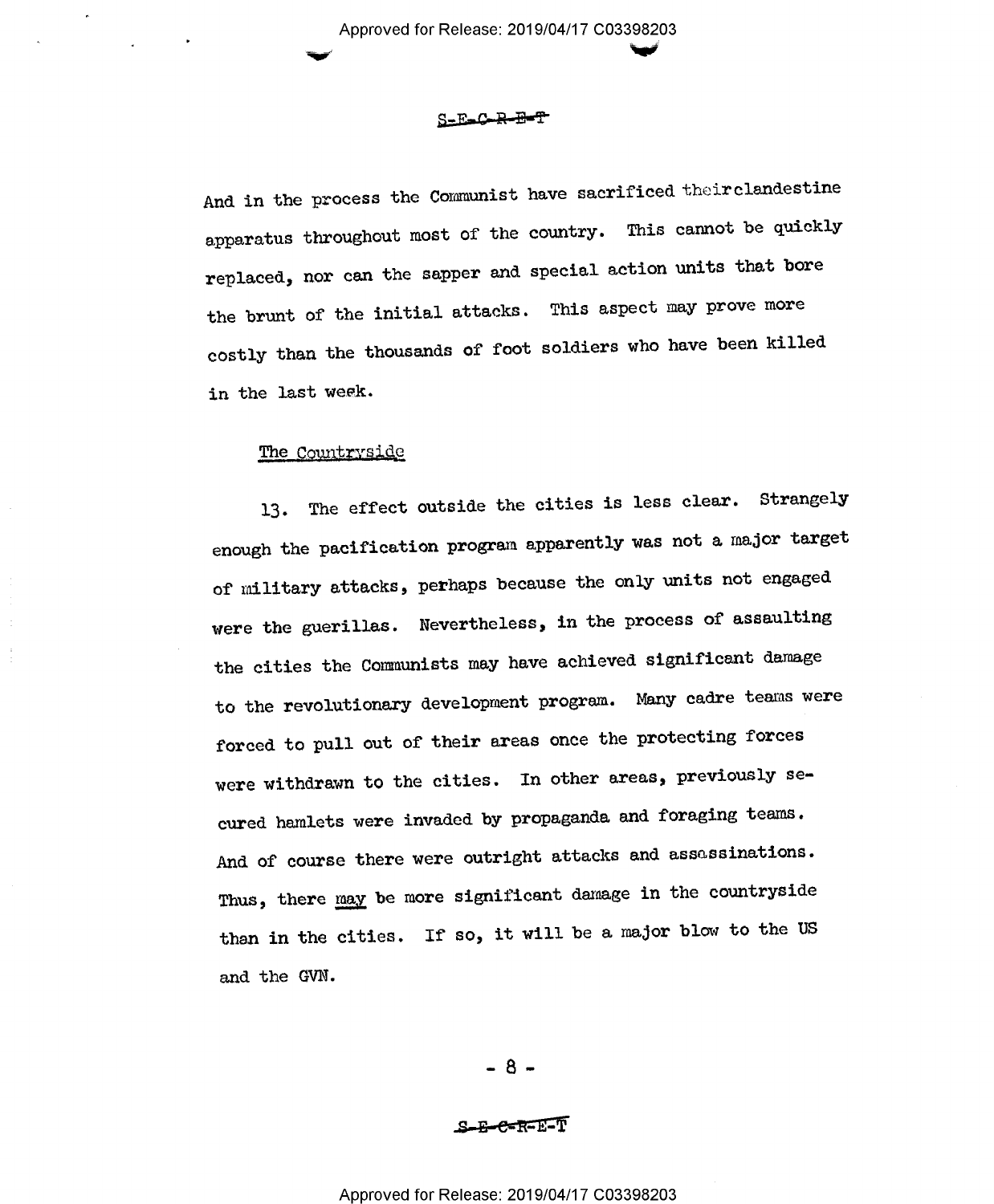Approved for Release: 2019/04/17 C03398203  $\checkmark$  for  $\checkmark$  for  $\checkmark$ 

#### —<del>S-R=C=R</del>=E=T

14. Khe Sahn. The picture is also a mixed one if considered against another probable Communist objective. If Khe Sahn is parallel to Dien Bien Phu in Hanoi's thinking, then the Tet Offensive is analogous to the attacks which the Viet Minh launched in the winter-spring of 1953-Sh against many of the same targets which were struck in the past week. At that time Giap's objective, in his words was, as follows:

"By successively launching strong offensives on the points they (the French) has left relatively unprotected, we obliged them to scatter their troops all over the place in order to ward off our blows, and thus create favorable conditions for the attack at Dien Bien Phu..."

Thus one of the military aims of the Tet Offensive was to draw ARVN, American and Korean units into the defense of urban areas. Obviously, this has succeeded to some extent. But at the same time, the attacks have not yet succeeded to the point where the outcome of Khe Sahn has been affected. Indeed one of the mysteries is the failure to launch the Khe Sahn battle simultaneously with the other attacks.

l5. If this is Giap's current strategy, however, then repeated attacks throughout SVN will have to be made despite the heavy costs. Not until the issue is decided at Khe Sahn will Hanoi be in a position to Judge the total impace and effectiveness of its bold but costly moves.

\_ 9 -

S-E-C-R-E-T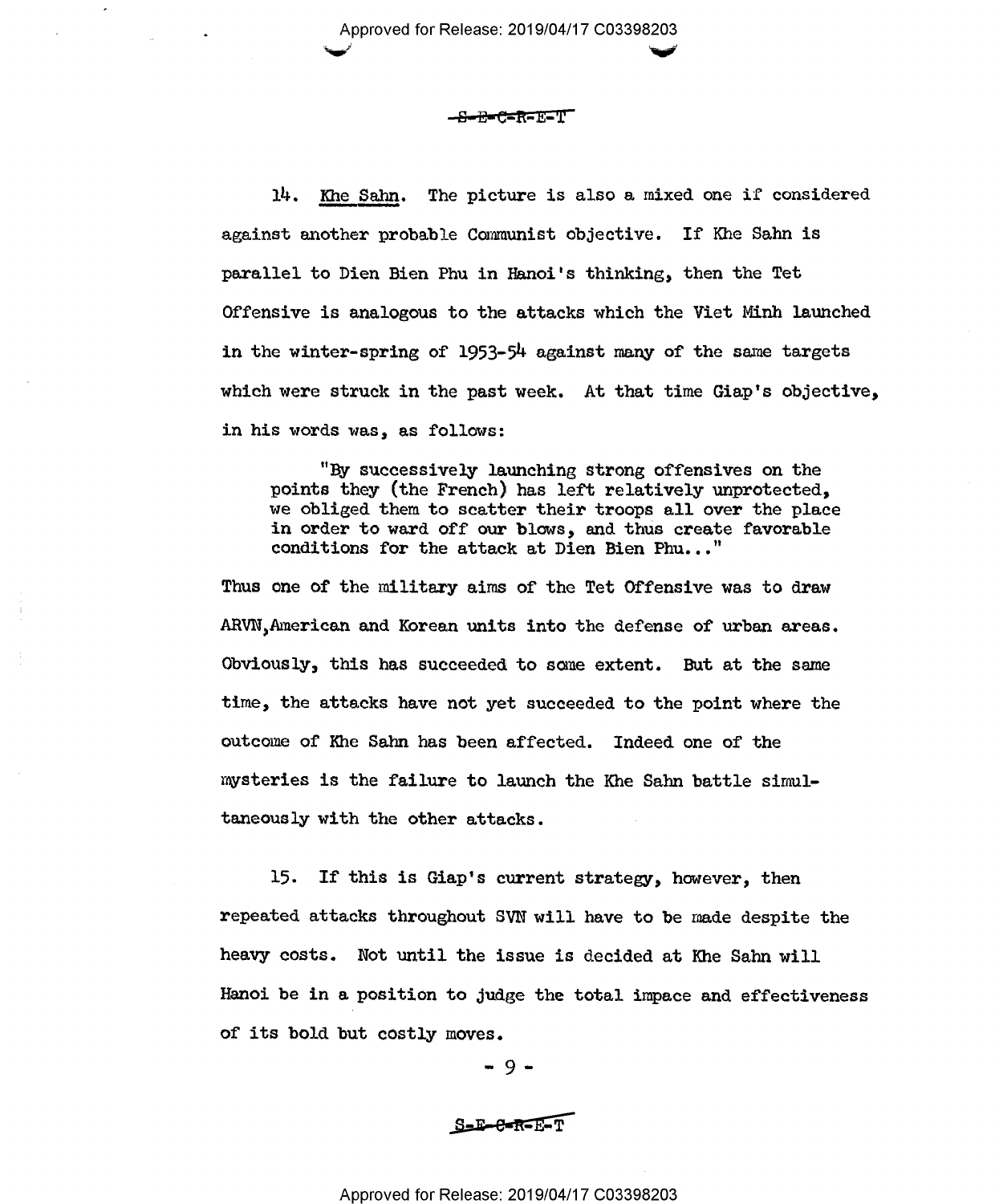Approved for Release: 2019/04/17 C03398203 early set of the set of  $\blacktriangledown$ 

## S=E-G-R-E=T

16. The Outlook. The main question remains: is this the final effort of the Communists. Will they be forced into <sup>a</sup> peace settlement as their failure becomes clear, or, alternatively do they have every intention of suing for peace at a time when their political psychological "image" seems strong.

l7. To begin with it must be remembered that the Communists conceive of the present effort as a campaign, openly announced to run through the spring, at least. It is not a single burst, even though the recent attacks were concentrated within a few days. There is still the battle of Khe Sahn, and the entire DMZ to be fought; and in many areas there is still a second cycle of attacks that could be initiated.

18. Equally important, all the dimensions of the political strategy are not fully apparent. The Communists are not going to quitely drop the new "Peace Fronts". There may still be some sensational developments in the political realm. For example, one rather doubtful report claims that General "Big" Minh will emerge as the head of a new "coalition" formed between the NFL and the new insurrectum committees and fronts. Thus it may still be a matter of months before the Communist play all their cards.

 $-10-$ 

§-G'R=E=T-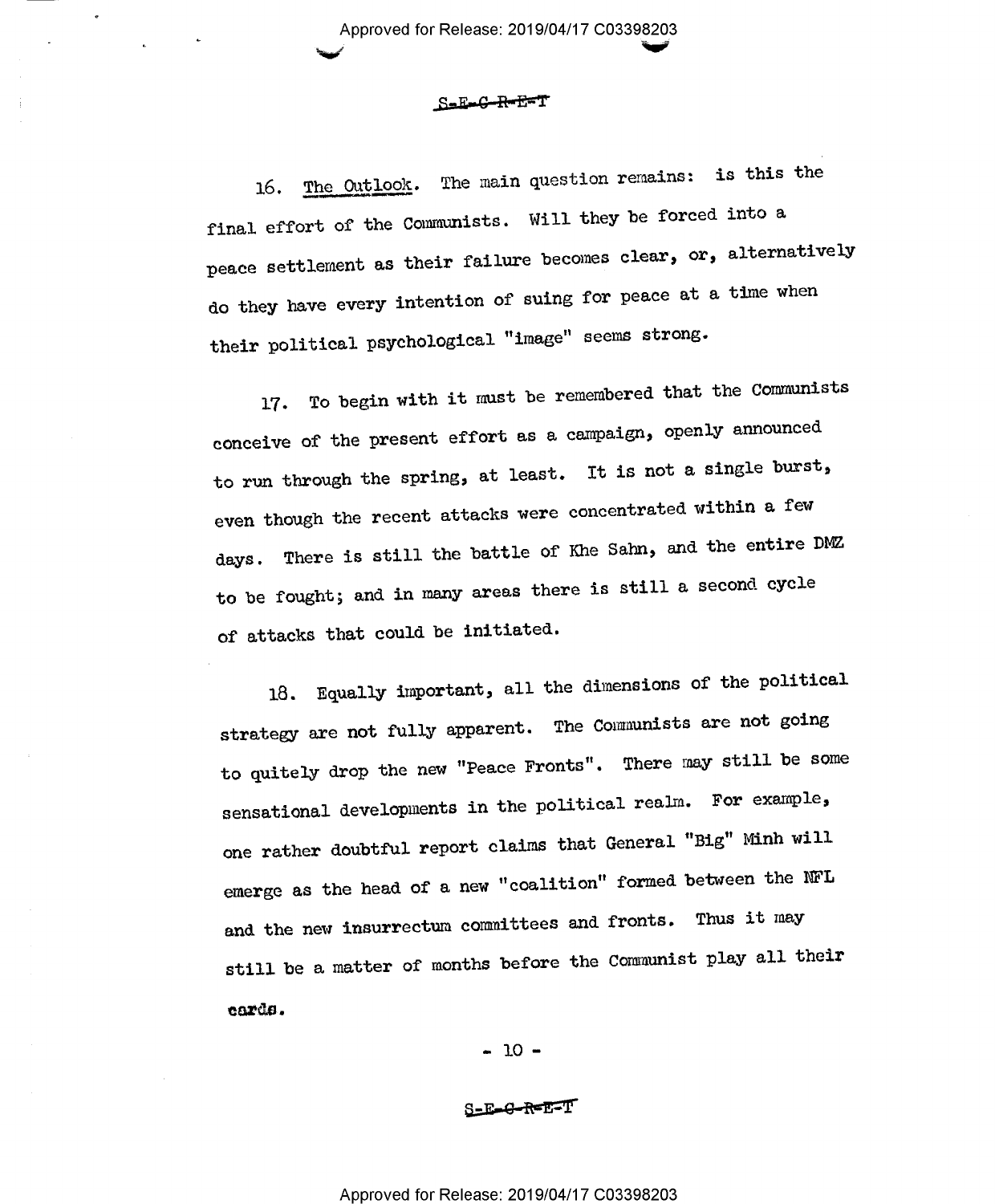Approved for Release: 2019/04/17 C03398203  $\checkmark$ 

### S-E<del>C.R=E:</del>T

19. Nevertheless, they are now fully committed to the proposition that the very last phase of the revolution has begun. They will try to claim an enormous success; and they may even believe that much has been achieved both politically, militarily internationally. They will certainly expect the debate and controversy in the US to be aggravated and the tensions within the GVN to be heightened. However, they must also know that there will be no uprising, no massive takeover, and no collapse in Saigon. In sum, they are ahmost back to square No. 1, and their forces are decidedly weakened. The question uppermost in their minds must be whether US and South Vietnamese confidence has been so shaken that within a few months the US will sue for peace.

20. It is in this context of uncertainty over their own prospects and the position of the US that the Communist may follow their military moves with further political initiatives. They will almost certainly want to test the US position in the wake of the Tet offensive and while the Khe Sahn battle is in doubt. The peace offensive if it comes could be as massive as the military one. From the Communist standpoint, after a major show of force

 $-11 -$ 

S-E-G-R-E-T